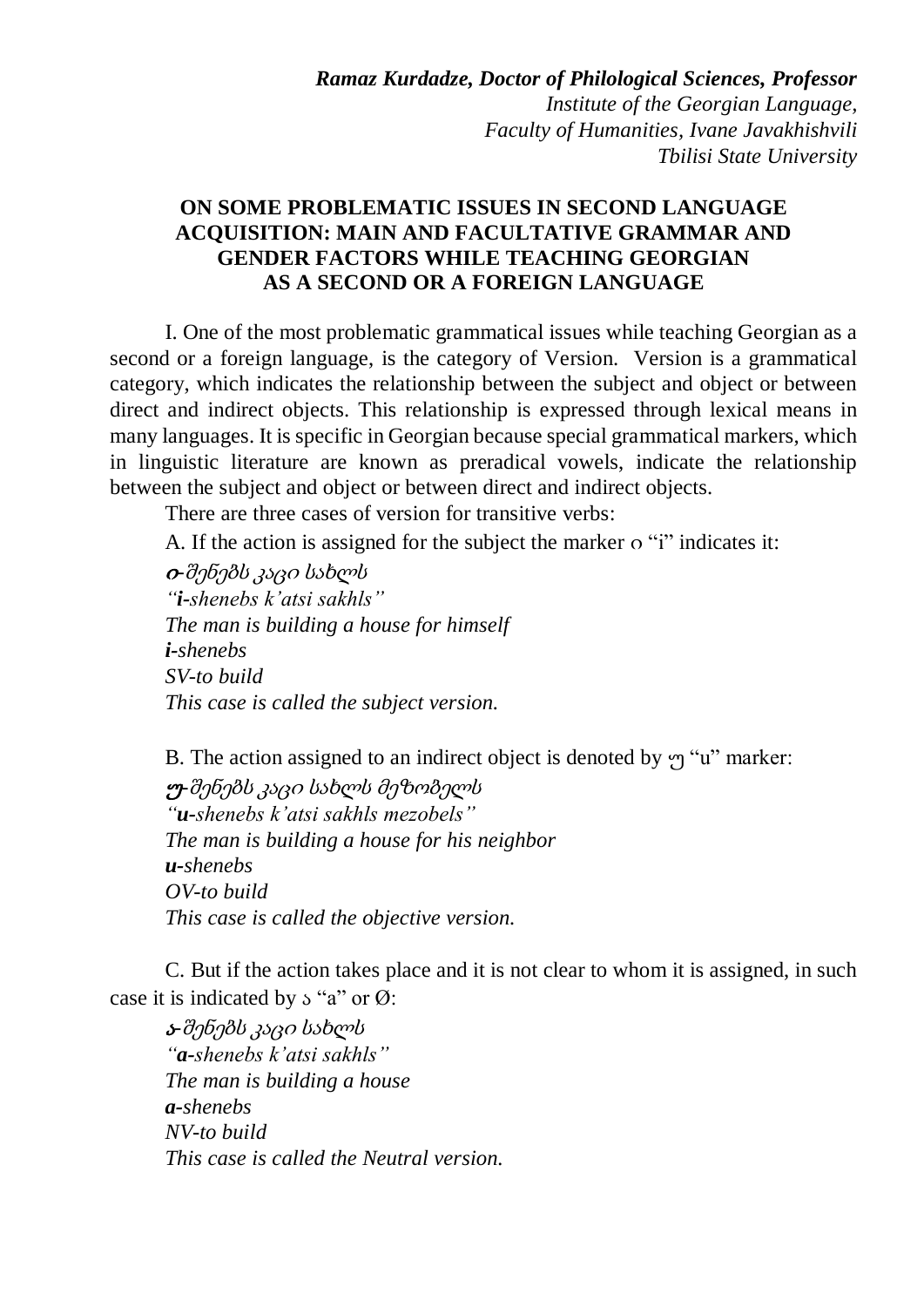When teaching Georgian as a second or a foreign language, I make use of special texts and exercises to explain this grammatical category. Then I teach the specific verbs in which the above-mentioned preradical vowels are used for facultative purposes.

II. The second part of my speech will be devoted to the use of the forms of the Georgian verb სმენა **smena "listen/hear"** with preradical vowels უ**-** u-:

უ-სმენს **u**-smens – "he/she is listening to", მო-უ-სმენს mo-**u**-smens – "he/she will listen to", მო-უ-სმინა mo-**u**-smina – "he/she listened to" and  $o- i-$ : ი-სმენს **i-**smens – "he/she hears", მო-ი-სმენს mo-**i**-smens – "he/she will hear", მო-ი-სმინა mo-**i**-smina – "he/she heard".

The analyses of these forms are most important and helpful when teaching Georgian as a second or a foreign language.

In my belief the verbs with preradical vowel უ**-** u- presuppose the active process of listening on the part of the individuals/listeners, who are concentrated on what they are listening to, whereas the forms with preradical vowel ი**- i-** denote the process in which the individuals/listeners are not active, hence, they do not concentrate on what they hear. It should be explained why the above-mentioned forms with preradical vowel უ**- u-** correspond to the English verb '**to listen**' (cf. Russian '**cлушать**'), whereas the forms with preradical vowel  $o$ - **i**-correspond to the English verb '**to** hear' (cf. Russian '**cлышать**').

These different shades of meanings are expressed by two different verbs in English, whereas in Russian they are expressed by two stems of one and the same verb. However, in the Georgian language to different preradicl vowels  $-\gamma$ - "u"- and  $\sigma$ - "i"perform this function, which are markers of the grammatical category of version and for which the expression of the above-mentioned semantic nuance is an **additional, facultative or optional function**.

III. And finally I would like to dwell upon one gender issue reflected in the Georgian terms denoting kinship: ძმისშვილი */* ძმისწული *dzmisshvili / dzmists'uli "newphew, brother's son; or, niece, brother's daughter"* and დისშვილი */*  დისწული *disshvili / dists'uli "newphew, sister's son; or niece, sister's daughter".* 

In most cases I found it rather difficult to make the learners of the Georgian language understand these kinship terms because they represent a difficult task when teaching Georgian to students whose native language is English or some other Indo-European language e.g. Russian, German and so on. The thing is that these terms make a distinction between the gender of parents, denoting either brother or sister as a parent of niece or nephew. However, in English (like other Indo-European languages) the gender distinction is made between the children – nephew and niece respectively.

When explaining this difference it is absolutely necessary to take into account the aspect of the gender.